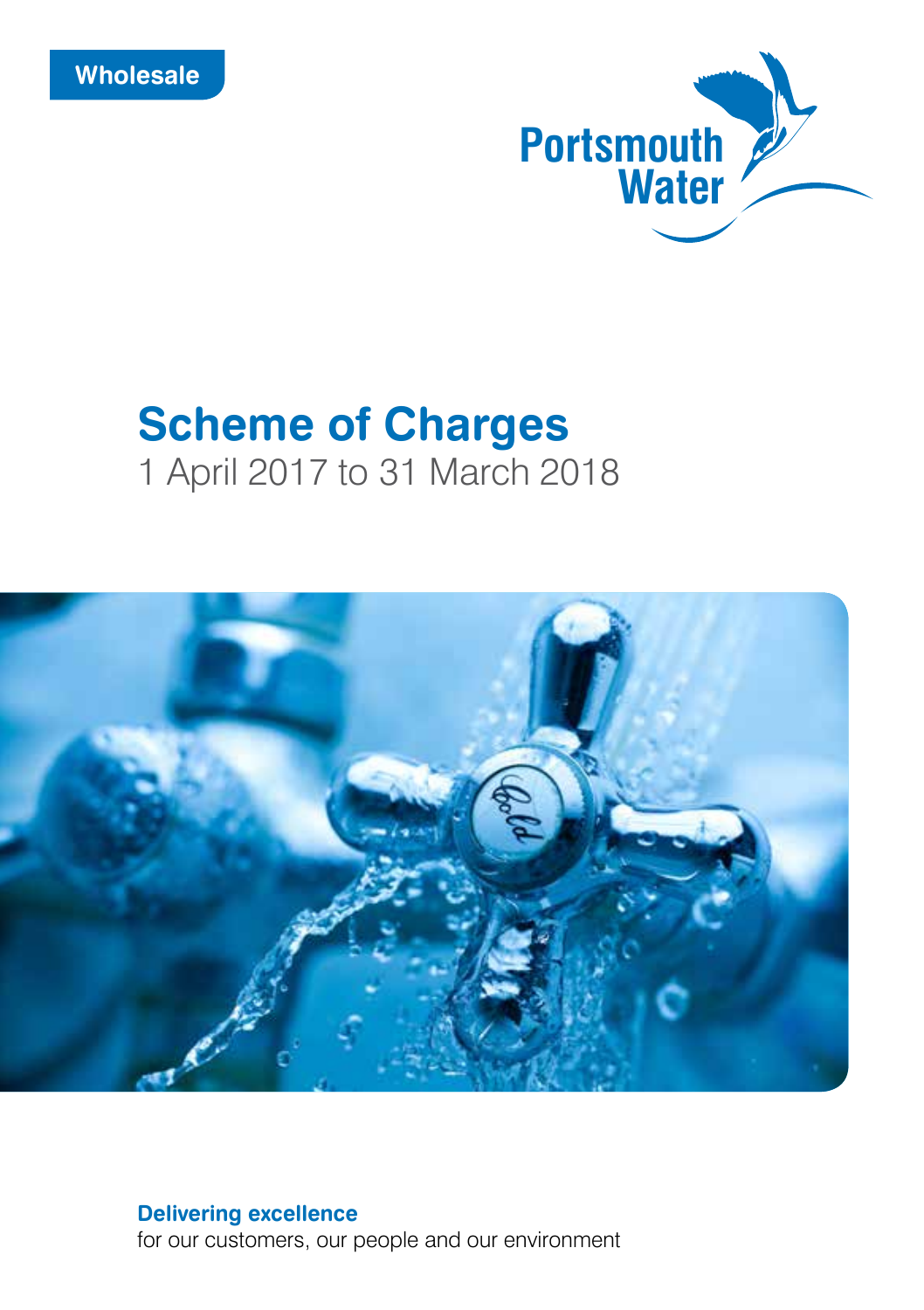## **How to contact us**



## **PO Box 8 West Street**

**Havant Hampshire PO9 1LG**



#### **Website**

**www.portsmouthwater.co.uk**

Web portal **www.wholesaleservicedesk.co.uk**



E-mail **wholesaleservicedesk@portsmouthwater.co.uk**



Wholesale Service Desk (8.30am to 4.30pm, Monday to Friday) **023 9244 9081**

Operations Centre (24 Hour Emergency Service and Reporting of Leaks) **023 9247 7999**

# **Open Water**

Further information relating to the competitive market for non-household customers can be found at the Open Water website:

### **www.open-water.org.uk**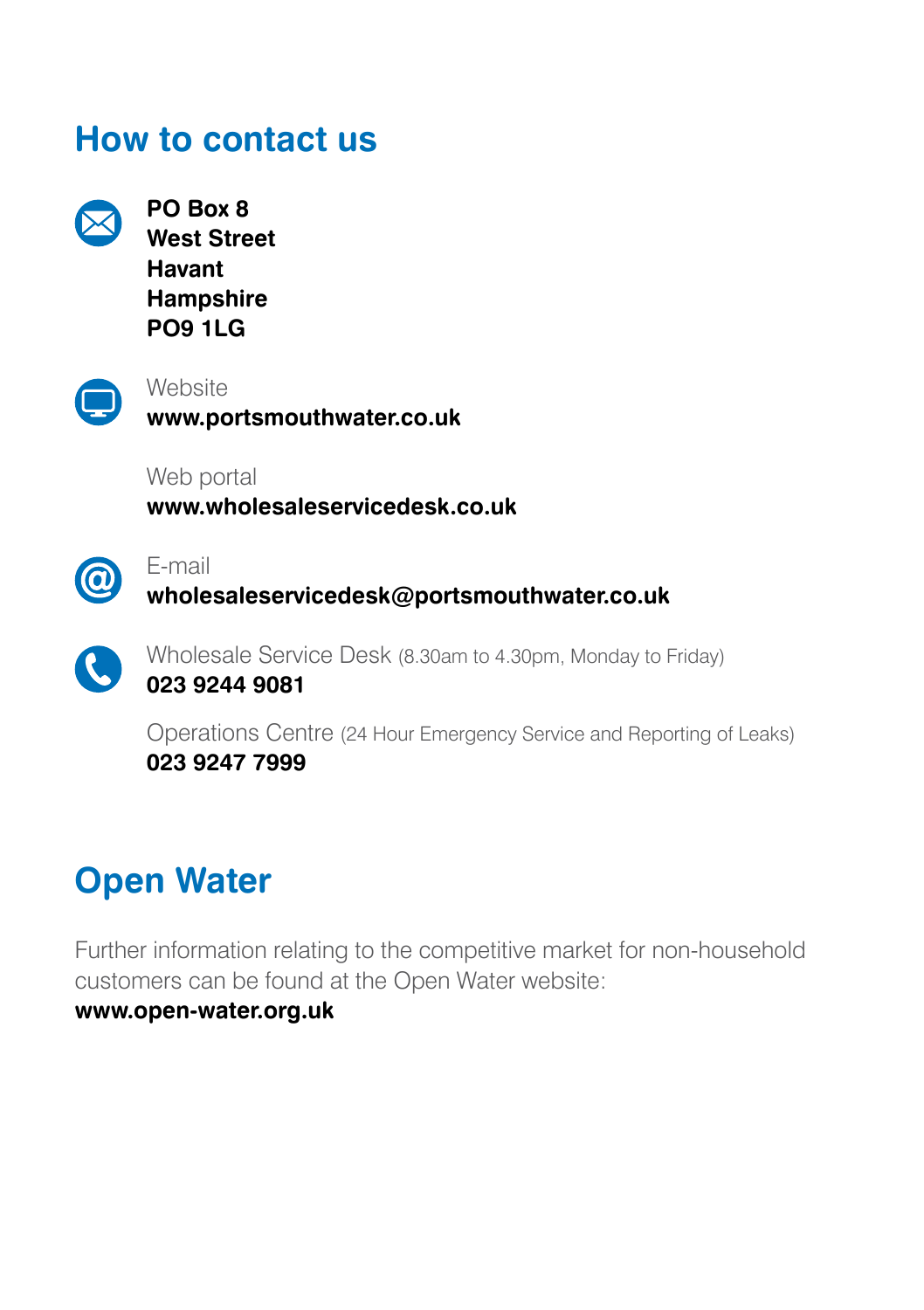## **Contents**

#### **Introduction**

#### **Charging policies**

|--|

#### Schedule of wholesale tariffs & general charges

#### **Customer information**

|--|--|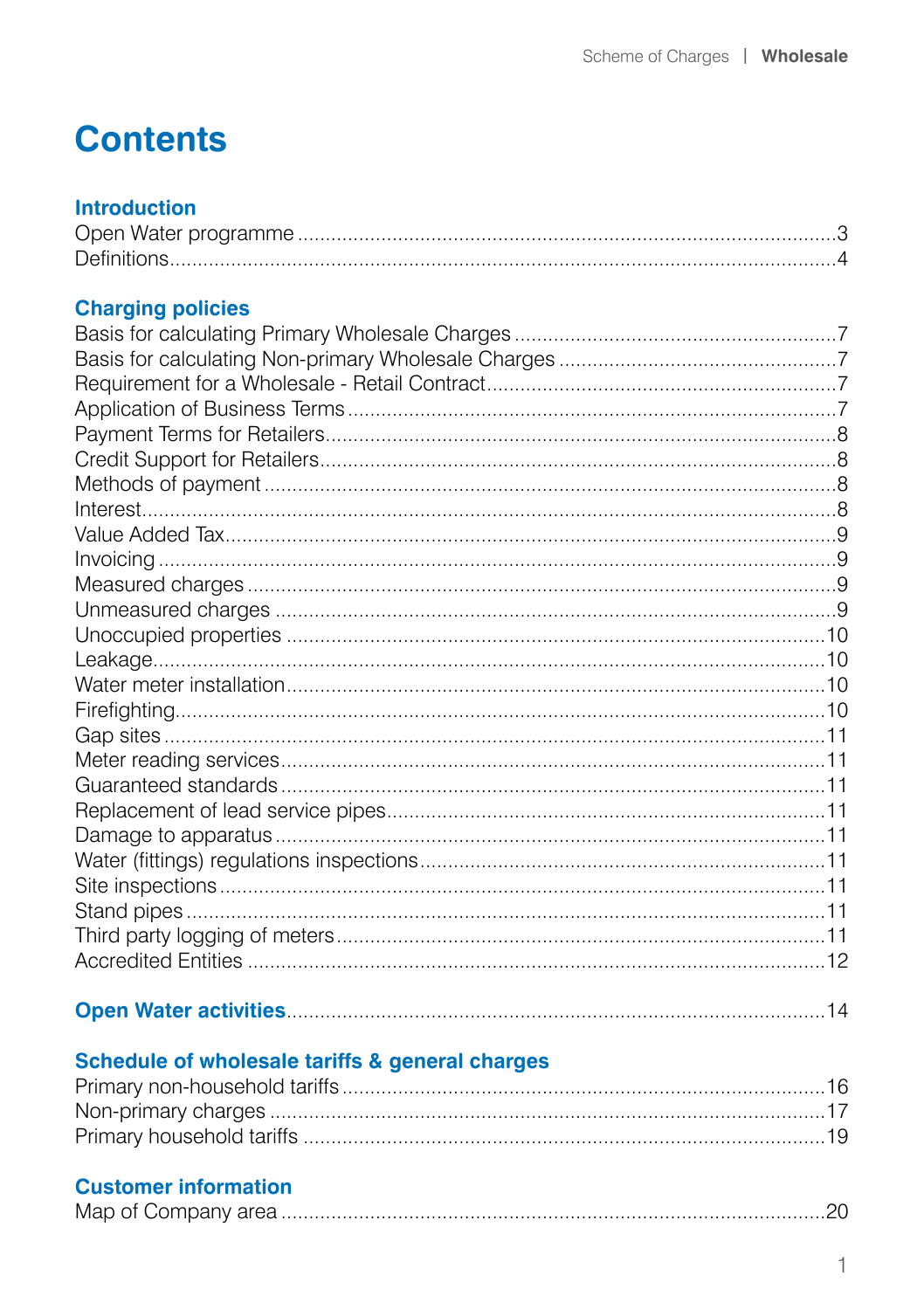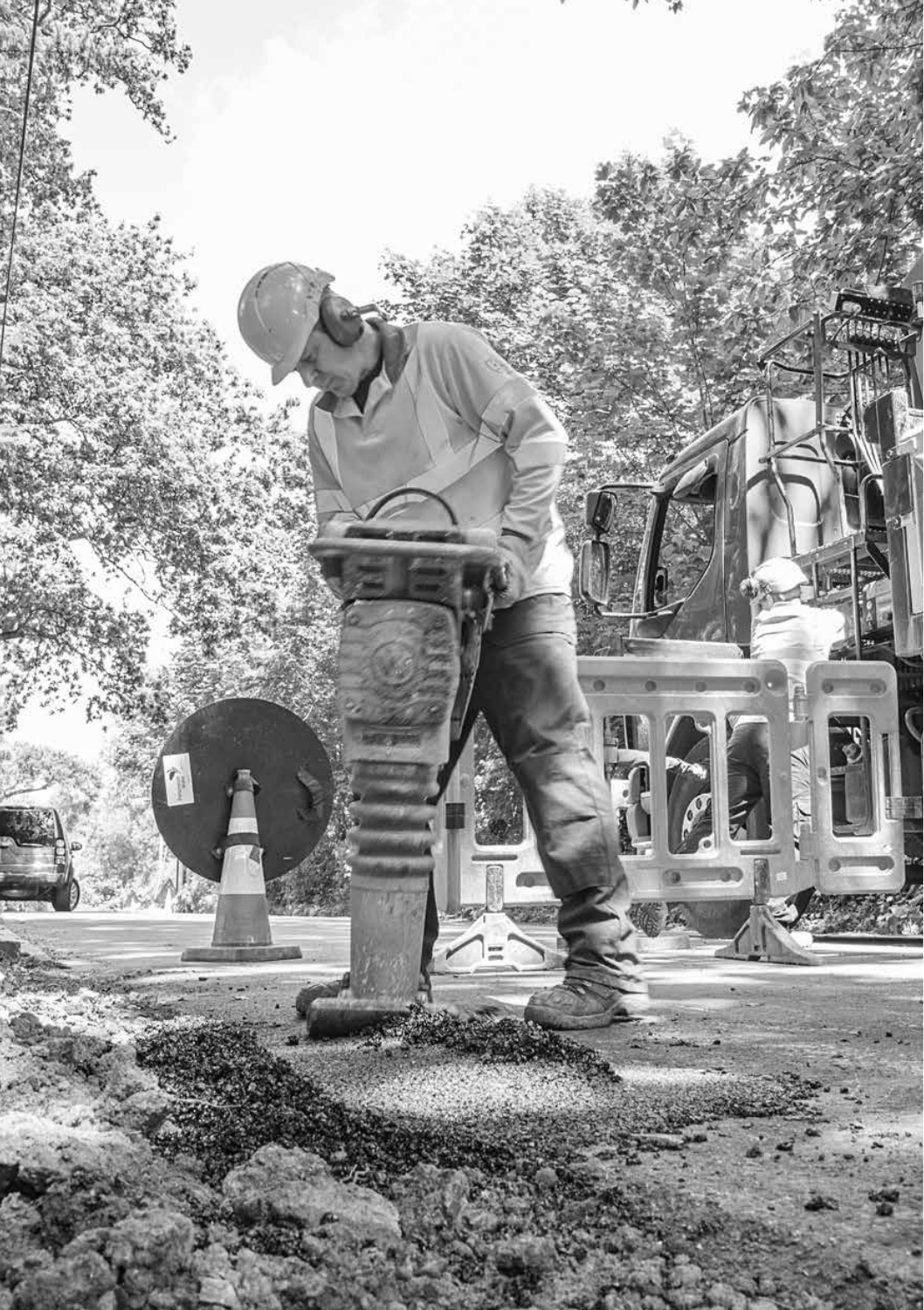## **Introduction**

Portsmouth Water's powers to charge for water supplies are contained in the Water Industry Acts. Charges are set in accordance with revenue control limits determined by Ofwat. To comply with Condition E of our licence to operate, charges must not show undue preference to, or discriminate against, any class of person.

Under the terms laid down by Section 143 of the Water Industry Act 1991 and Ofwat's 2014 Price Review, incumbent regional monopoly water supply wholesalers are required to publish separate charges for the wholesale and retail activities of their business.

This publication describes our wholesale charging policy and the charges, and is principally applicable to retailers of water. It is focused on non-household charges given the competitive market for non-household water and sewerage retail services is planned to commence in April 2017. For completeness our household charges are included.

For household customers, who will not be eligible to take part

in the new market, our charging policy and charges for end-users (customers of Portsmouth Water's incumbent retailer) are described in our publication Household - Scheme of Charges published on the Company's website.

Wholesale charges are published on our website annually, normally in January each year. Tariffs will take effect on 1st of July each year. The template issued by Ofwat relating specifically to non-household wholesale charges is a separate document and is also available on our website.

## **Open Water programme**

Open Water is charged by Government to co-ordinate the development of the market rules. framework and systems required for an effective non-household retail market, these activities are known as The Open Water Programme.

The competitive market for nonhousehold water and sewerage retail services is planned to commence in April 2017. This will be for the retail element only of the water supply and sewerage services.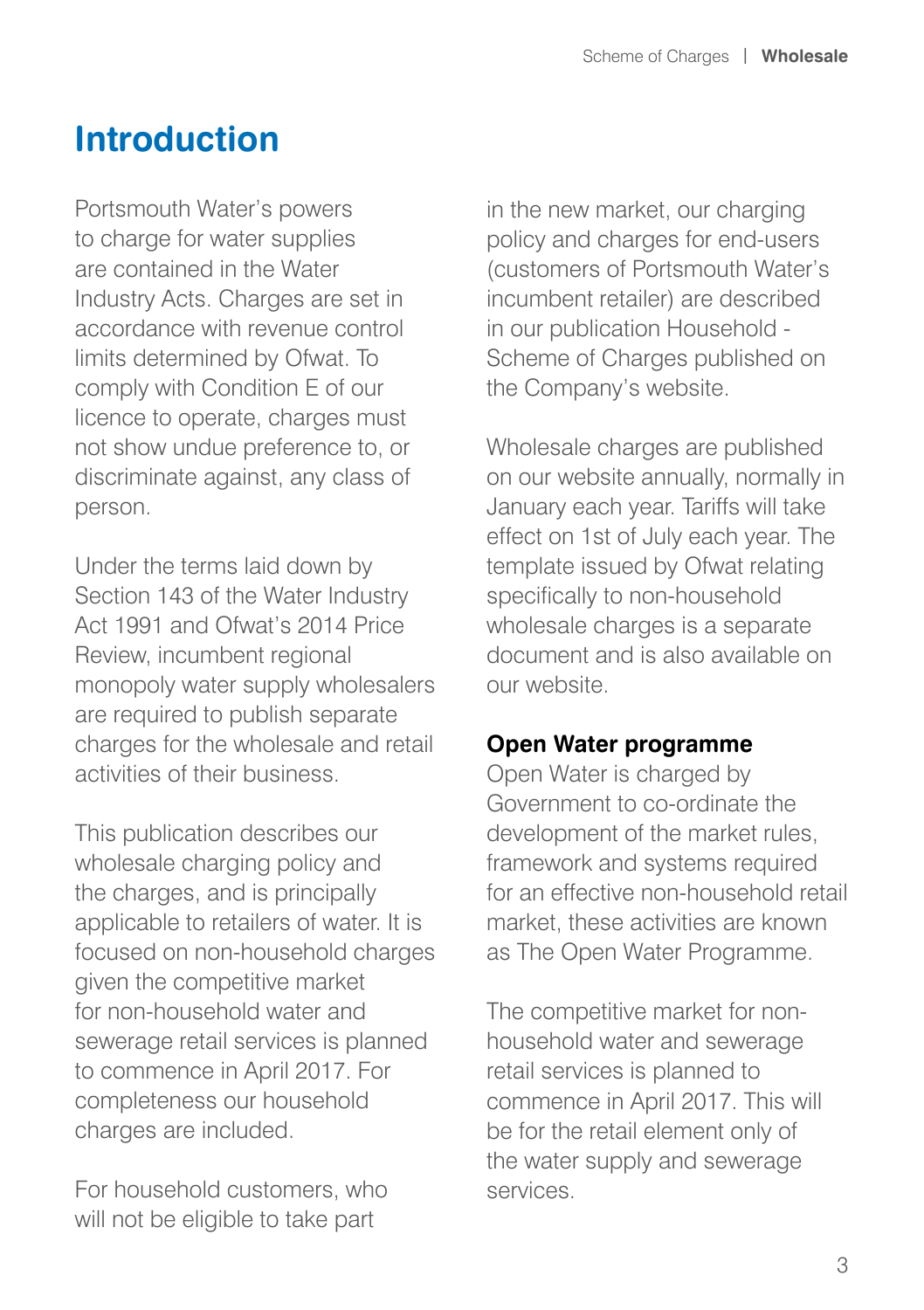Under the arrangements being put in place the retail element of the service is open to competition.

This means that eligible nonhousehold customers will be able to choose their Retailer once the competitive market opens. Further information for non-household customers can be found at www.open-water.org.uk

The physical supply and distribution of water to end users will, for the time being, remain a regional monopoly service where the standard of service and prices remain regulated by Ofwat.

As such the provision of Business Terms and codes of practice for the separate wholesale and retail services within the water supply industry will continue to evolve, even when the market has opened.

The Company reserve the right to amend the policies within this publication with reference to Open Water's most current publications as market opening develops and the creation of market policy documents progresses.

Our primary communication mode is via a bespoke webportal. Retailers will be required to provide IP addresses as part of the Wholesale - Retail Contract.

#### **Definitions**

Full information in relation to Open Water, including policy documents, the Wholesale - Retail Code and Business Terms can be found on the MOSL website: www.mosl.co.uk

Business Terms: the Business Terms applied to the relevant charges set out in this Scheme of Charges shall be those set out in Part 2 of the Wholesale - Retail Code.

**Eligibility Criteria:** the definition of a customer eligible to switch supplier will be as laid down in Ofwat's document 'Guidance on assessing whether customers in England and Wales are eligible to switch their water and wastewater retailer', August 2015.

MOSL: Market Operating Systems Ltd. MOSL are the market operator for the competitive retail market. Their role is to maintain records that allow customers to switch between retailers and determine financial settlement between wholesalers and retailers.

Non-primary Charges: charges that relate to the provision of one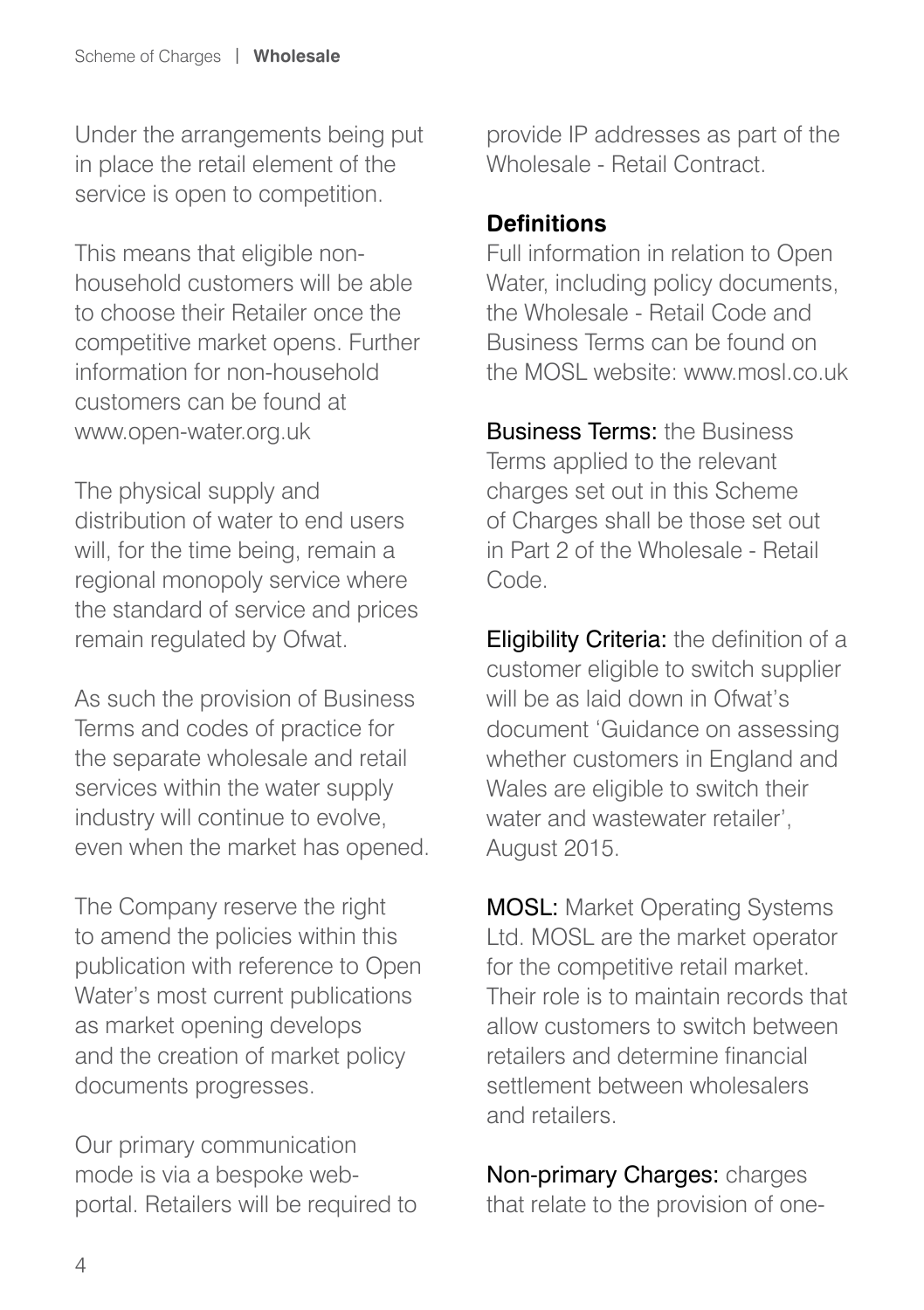off or discrete services performed pursuant to the Operational Terms.

Normal Working Hours: means 8.30am to 4.30pm, Monday to Friday.

Ofwat: see WRSA below

Price Review: The process of setting appointed water companies' revenue limits. Wholesale revenues are normally set every five years. The 2014 price review set wholesale prices and revenues for the period 1 April 2015 to 31 March 2020.

**Primary Charges: charges which** relate to the supply of water on an enduring or temporary basis.

Rateable Value: means the 'value' assigned a property by the local government Valuation Office which was effective on 31 March 1990.

**Retail Licensee:** holder of a retail licence, including licensed retailers who are associates of regional monopoly wholesalers and who are able to operate outside their geographical area.

**Retailer:** provider of the retail service to the end customer, dealing with all customer services

as outlined within the Ofwat pricing methodology statement such as billing, payment handling, customer calls and meter reading. A Retailer may be an Incumbent Retailer or a Retail Licensee.

Settlement Process: the process of setting and calculating the Primary Charge in respect of each supply point.

WSSL (Water Supply and

Sewerage Licence): a water supply and sewerage licence will allow entry into the competitive supply market for the purpose of providing retail services.

### Water Supply Wholesaler:

incumbent regional monopoly water company providing physical water services. This includes the supply of water services, meter ownership, installation, maintenance and replacement, physical disconnections and reconnections.

Wholesale Activities: the abstraction of raw water,

transmission of raw water, water treatment, storage and distribution to end users plus ancillary services.

The Wholesaler: the wholesale division of Portsmouth Water; the organisation levying the charges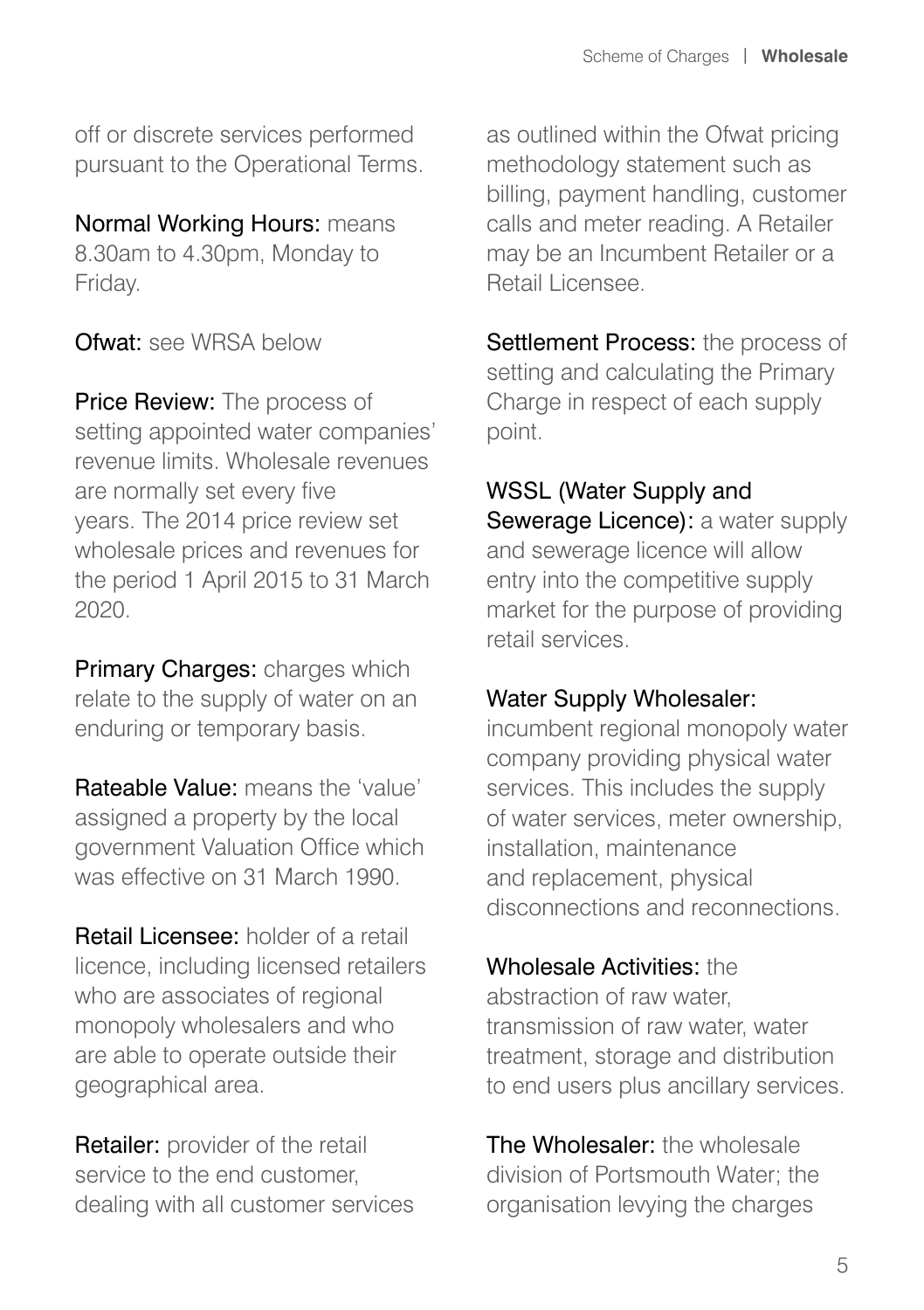described in this document.

Wholesale Charges: charges paid to a water supply wholesaler by a retail licensee for the supply of water. This is defined by the Wholesale - Retail Code.

#### Wholesale Retail Contract: a

contract between the Retailer and the Company on terms and conditions the services the wholesaler will provide to the retailer and the commercial terms on which they will be provided.

Wholesale Tariff: the tariff offered by wholesalers to retailers.

#### Wholesale Tariff Structure:

the structure and thresholds of wholesale tariffs offered by a wholesaler to retailers.

WRSA: Water Services Regulation Authority (Ofwat). The economic regulator of the water and sewerage industry in England and Wales.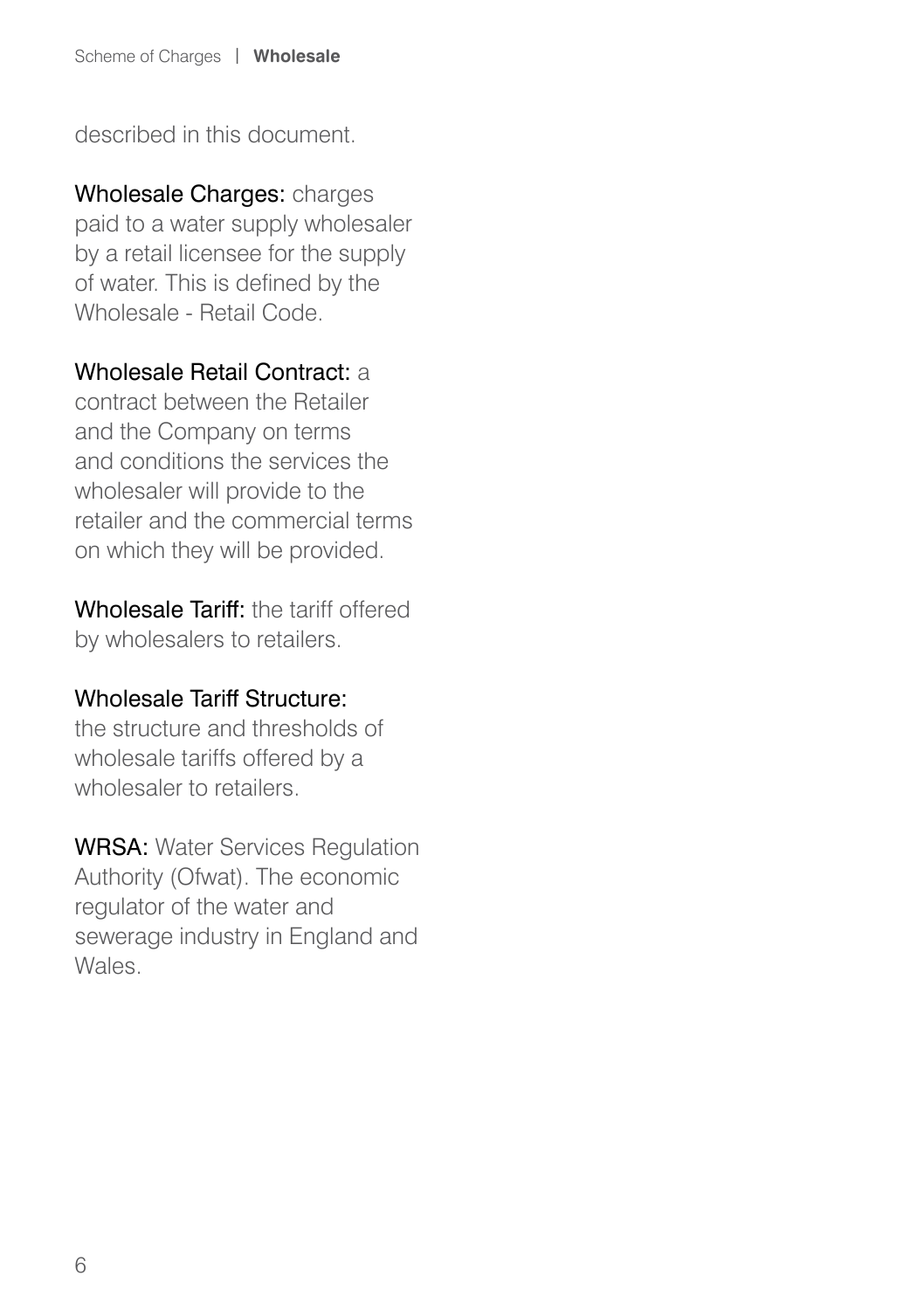# **Charging policies**

### **Basis for calculating Primary Wholesale Charges**

The underlying principle used for deriving the Primary Wholesale Tariffs is that the wholesale tariff for each customer segment should be reflective of the average cost of providing wholesale water.

For the purposes of tariff setting wholesale activities are defined to cover the activities and overheads associated with: water resources and abstraction of water, raw water distribution, water treatment, treated water distribution and scientific services.

Development of the tariffs followed two key steps:

- Identification of the wholesale cost base, separated by functional activity;
- Allocation of those wholesale costs to distinct customer classes / segments.

To identify the unit cost to serve for each customer segment, cost allocation rules were developed applying variants of the relative output method, which is considered best practice within Fully Distributed Cost (FDC) methodologies.

## **Basis for calculating Nonprimary Wholesale Charges**

Services which the wholesaler may charge for are determined in the Wholesale - Retail Code. Charges are established in relation to the average cost of supplying the service.

The activities are listed in our section Open Water Activities and the charges are shown in the tariff section of this document.

Where Non-primary charges reflect the cost of labour, an hourly rate is quoted. Charges will be based on the actual time spent doing the requested work.

## **Requirement for a Wholesale - Retail contract**

Any Retail licensee wishing to provide Retail services within our area of supply will be required to enter in to a Wholesale - Retail Contract. This will be the standard contract for Wholesale Services as set out in the Wholesale - Retail Code.

### **Application of Business Terms**

For the avoidance of doubt, the Business Terms shall apply at all times in relation to transactions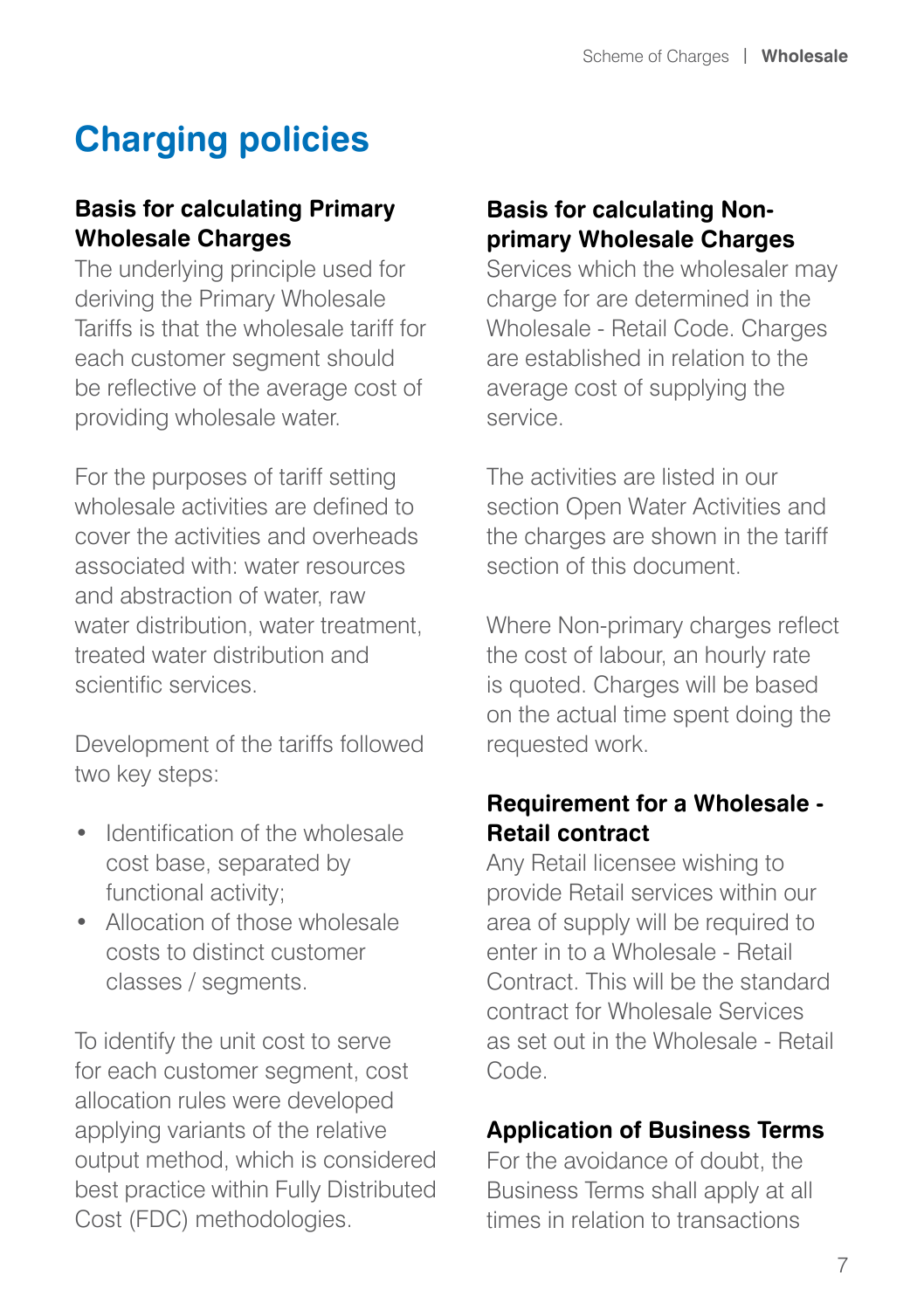set out in this document and the Wholesale - Retail Code.

The Business Terms are designed to establish the rights and obligations of the parties to the Wholesale - Retail Contract and also cover a number of other matters of a contractural nature.

## **Payment Terms for Retailers**

All Wholesale Charges for Primary and standard Non-primary services will be billed monthly. Non-primary non-standard services will be based on a quote to be paid upon acceptance. All Primary Wholesale Charges will be based on the calculations in the Open Water central market settlement systems.

## **Credit Support for Retailers**

Payment terms applied are those set out in the Wholesale - Retail Code Part 2: Business Terms and will vary dependent on whether Retailers have selected a prepay (payment in advance) or a postpay (payment in arrears) option.

Retailers who have selected a postpay payment term will be required to provide and maintain credit support in accordance with the Business Terms.

The Company will make available

to Retailers the standard credit support options set out in the Business Terms.

The following options of credit (or combinations thereof) will be offered to the Retailer provided that the required criteria are met:

- Cash security account
- Letter of credit
- Third party guarantee
- Surety bond
- Unsecured credit allowance

Such credit support options must be applied in the form set out in the Business Terms.

## **Methods of payment**

For each monthly billing period the Wholesaler will invoice the Retailer for both Primary and standard Non-primary charges. Invoices will be issued electronically unless otherwise agreed with the Retailer. Payments are required to be made by electronic transfer to a UK bank account nominated by the Company.

### **Interest**

If any sum payable under the wholesale contract is not paid at the expiry of the period for payment, the Wholesaler will claim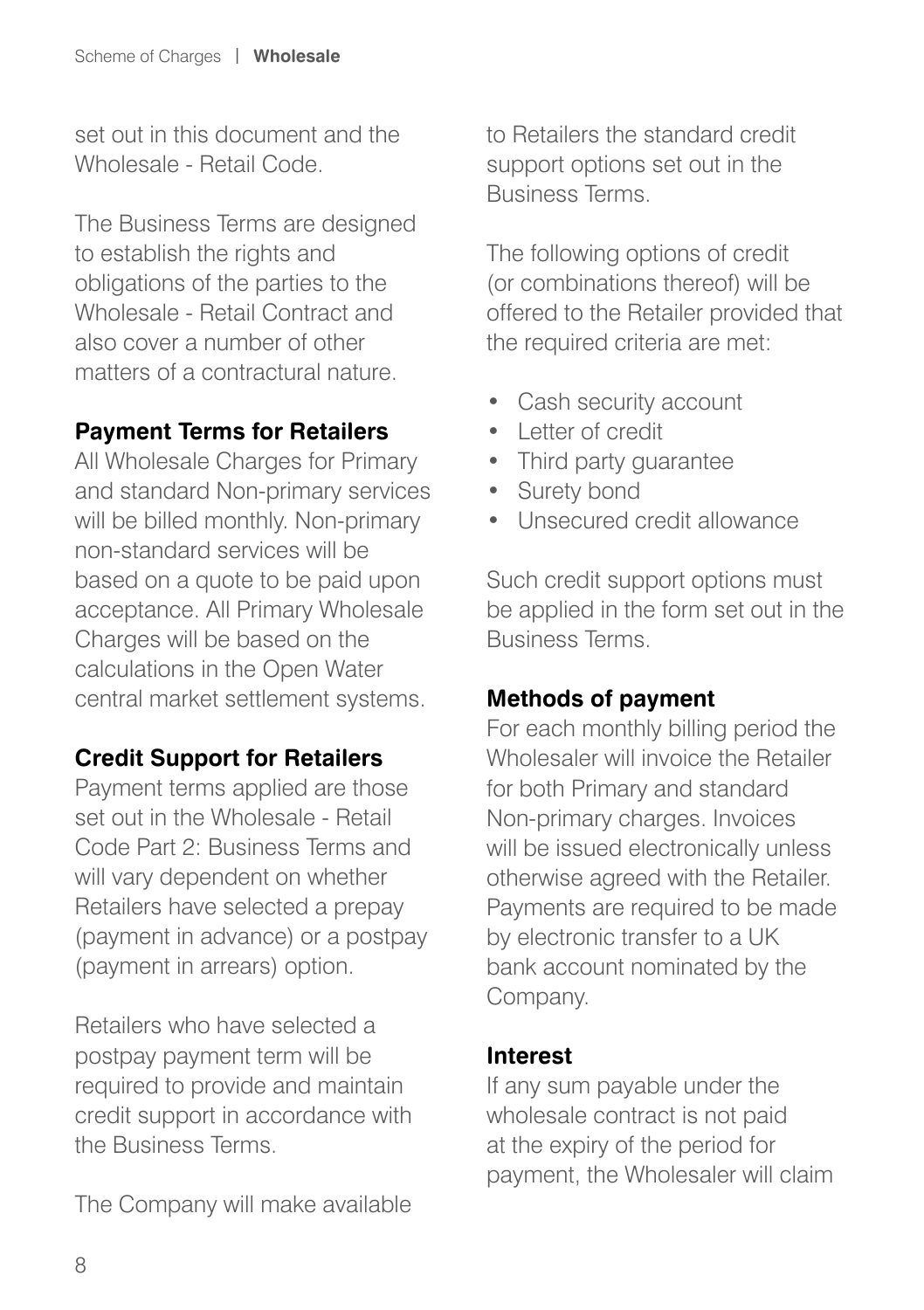interest on the amount outstanding (both before and after judgment or decree) at a rate in accordance with the Business Terms.

Such interest will be calculated from (but excluding) the date of expiry of such period until payment thereof, calculated on a daily basis and compounded annually.

### **Value Added Tax**

All charges contained in this Charges Scheme are exclusive of Value Added Tax (VAT).

VAT is payable for customers falling within Standard Industrial Classifications (SIC) codes 1-5. The Retailer will inform the Company of their Standard Industrial Classification.

All charges for ancillary services the Wholesaler provides will be subject to VAT at the appropriate rate.

### **Invoicing**

Invoices will be raised in accordance with the published timetable.

## **Measured charges**

Where the occupier of a nonhousehold property at which a meter has been installed is liable to pay water charges, measured

charges will apply unless there is an agreement between the company and the Retailer of that property to pay a different tariff.

### **Unmeasured charges**

Where the occupier of a property is liable to pay water and a meter has not been installed at the property, unmeasured charges, set out in this charges scheme will apply.

Unmeasured charges will continue to apply until such time as either:

- a) The occupier of the nonhousehold property chooses to have a meter installed. Unmeasured charges will continue to apply and be payable up to the date the meter is installed; or
- b) The Company determines that water is being used, or is to be used, for one or more of the non-domestic purposes which would entitle the Company to require the water supply to be metered under Regulations made by the Secretary of State for the Environment.

Again unmeasured charges will continue to apply and be payable up to the date the meter is installed.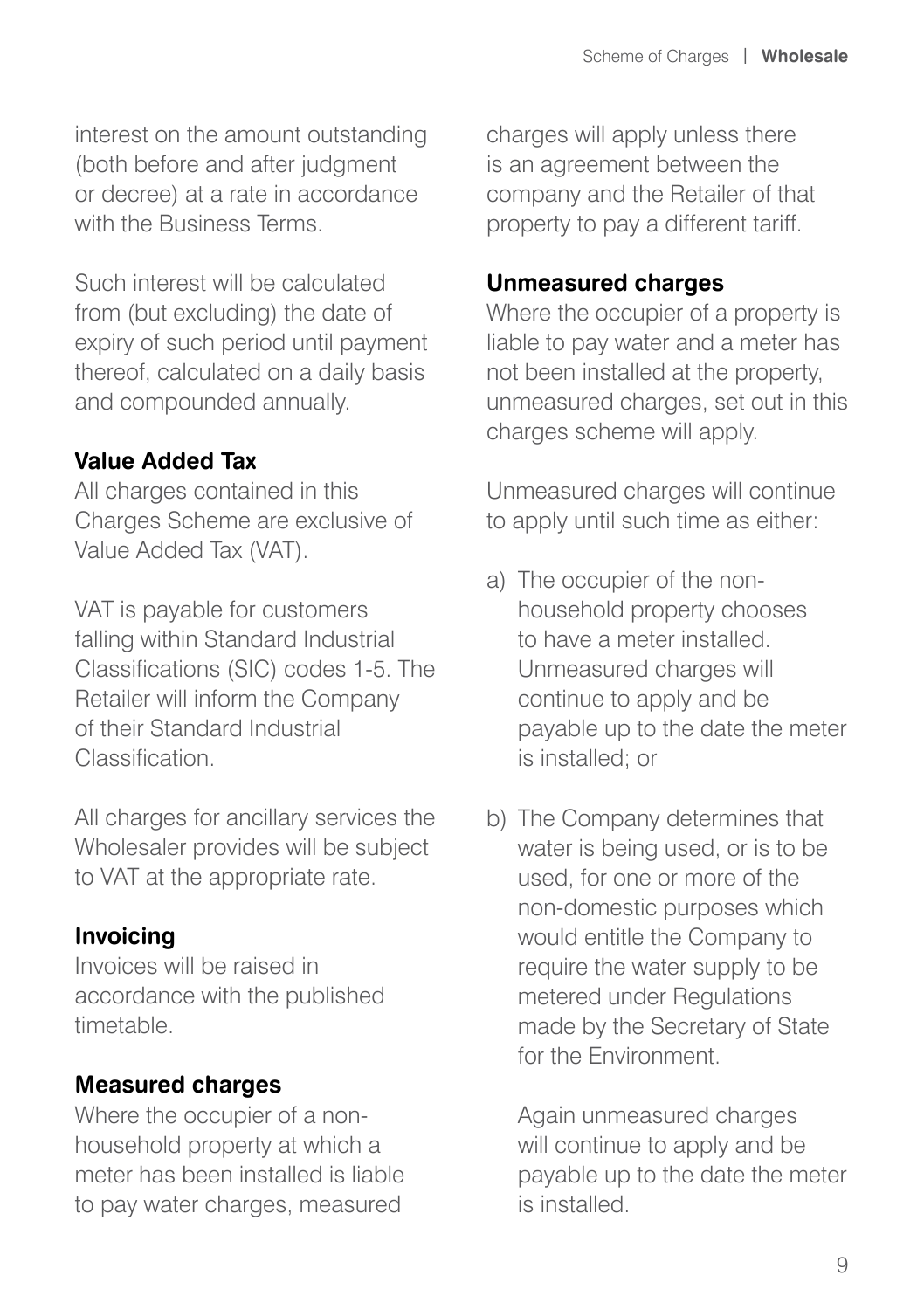#### **Unoccupied properties**

Where a Retailer identifies a site that believes is unoccupied but is currently being charged, or is occupied but currently not charged they should advise the Company through market transactions.

### **Leakage**

The non-household customer is liable for the cost of all water registered on the meter. No allowance is made in respect of leakage from customers' pipework except for mixed use premises.

Non-household customers must discuss this issue with their Retailer, who will progress with the Company as appropriate.

## **Water meter installation**

Customers receiving an unmeasured water supply may wish to be charged for water supplied to their premises by meter. If their premises are served by a separate service pipe and the plumbing installations comply with Water Regulations, they may elect to have a meter installed, subject to the completion of certain formalities.

Where a shared supply exists the Company can quote to enable a separate supply and meter be fitted.

The meter will be positioned in the Company's preferred location at the property boundary, although consideration may be given to alternative locations provided that provision is made for unrestricted access to read the meter.

A meter, where installed, remains the property of the Company.

For a non-household premise, the Retailer must pay the cost of installation of the meter and once the water charges have become measured charges, they will remain so irrespective of any change of use of the premises or of the purpose for which the water is used. Installation will be carried out in accordance with the Open Water SLA.

## **Firefighting**

No water charges are levied for water used for firefighting, fire training or firefighting systems such as sprinklers, including the replenishment of storage tanks, hydrants and testing. The Company will usually install a separate connection to the water mains for these systems.

Charges for the provision and maintenance of fire hydrants is set out in our Non-primary Charges.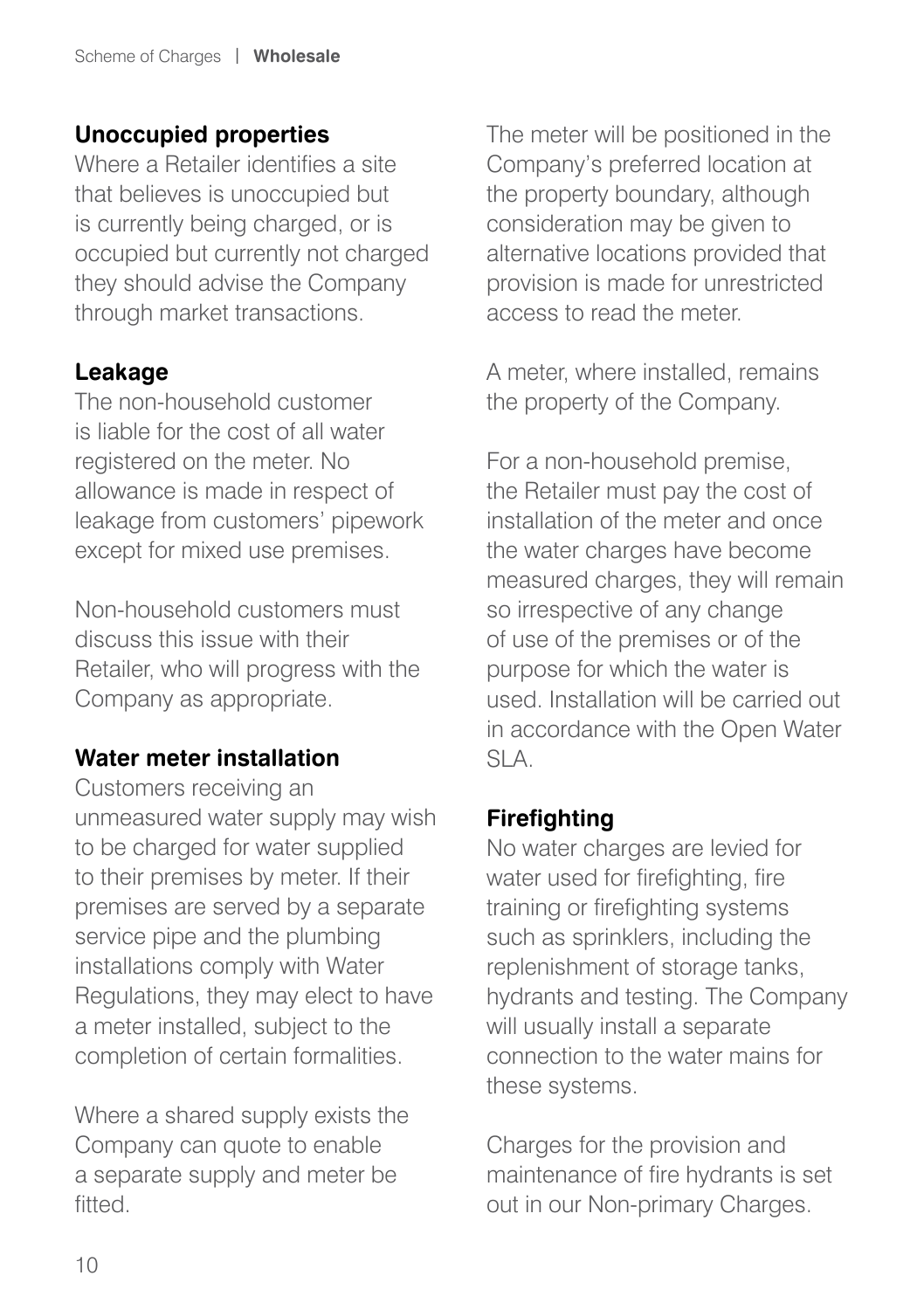#### **Gap sites**

Where a Retailer identifies a site that they believe is supplied with water services but is not currently being billed the relevant charges. they should advise the Company through the standard Open Water process, C3.

The Company do not operate an incentive scheme for the identification of such sites and only backdate charges for the current Charging Year, or to the point at which it was reasonable to have expected the customer / Retailer to advise the Company of the services received.

#### **Meter reading services**

The Company are able to offer meter reading services to Retailers. Please contact s.morley@portsmouthwater.co.uk to progress such enquiries.

#### **Guaranteed standards**

The Company operates customer charters for household customers and non-household customers, which are available on the company's website or via our Customer Services, on request.

#### **Replacement of lead service pipes**

It is not the Company's policy to

make a contribution towards lead service pipe replacement for nonhousehold properties.

#### **Damage to apparatus**

Damage is charged back to the third party on a fully rechargeable basis.

#### **Water (fittings) regulations inspections**

Periodic industrial inspections are carried out free of charge.

#### **Site inspections**

Planned regulation compliance inspections are free of charge.

### **Standpipes**

The Company will provide standposts / standpipes as set out in our Non-primary Charges.

### **Third party logging of meters**

In principal the Company has no objection to third party logging of its revenue meters as long as the installation is undertaken by the Company where the meter seals and index are to be removed.

The Company requires the completion of an application form which is available on our web portal.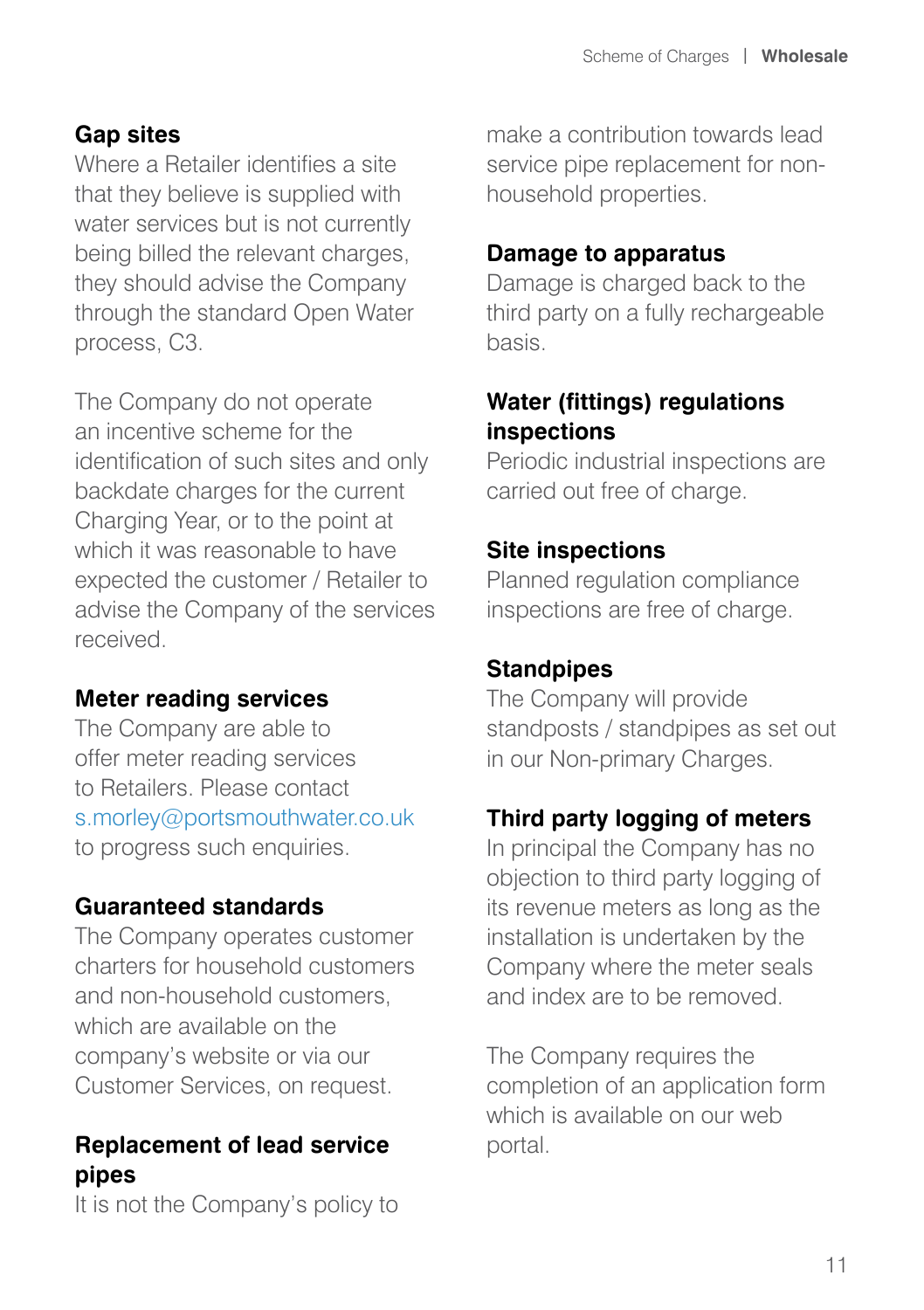#### **Accredited Entities**

The Company will allow Accredited Entities (AE) to undertake work in accordance with the Wholesale - Retail Code Part 3 Operational Terms.

Accredited Entities will have undertaken an assessment of competence and been awarded an accreditation certificate from a Water Industry Regulated Provider.

Confirmation to the requesting licenced Retailer of approval to proceed to carry out the specified work will be provided within the SLA of each of the processes within the Wholesale - Retail Code.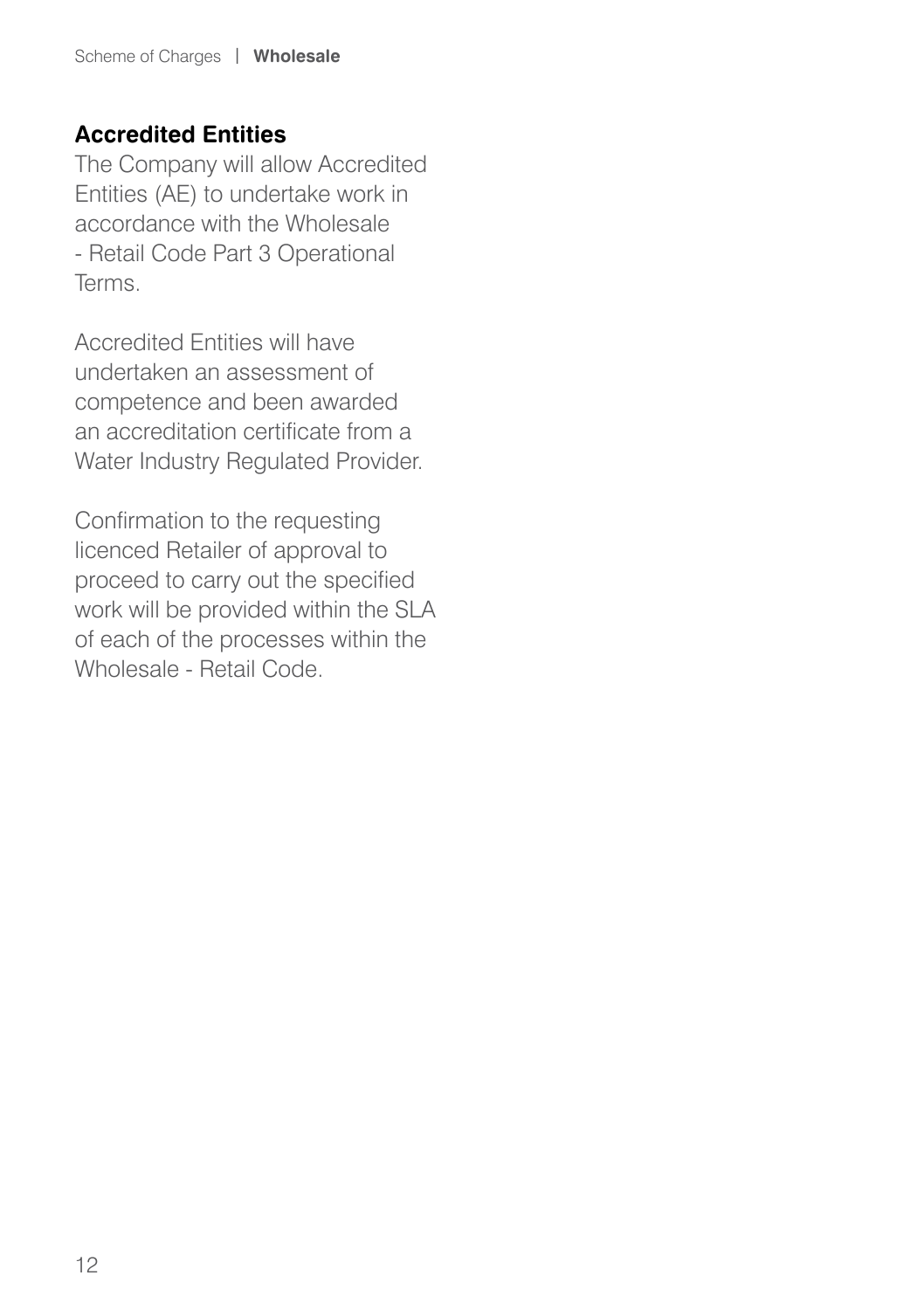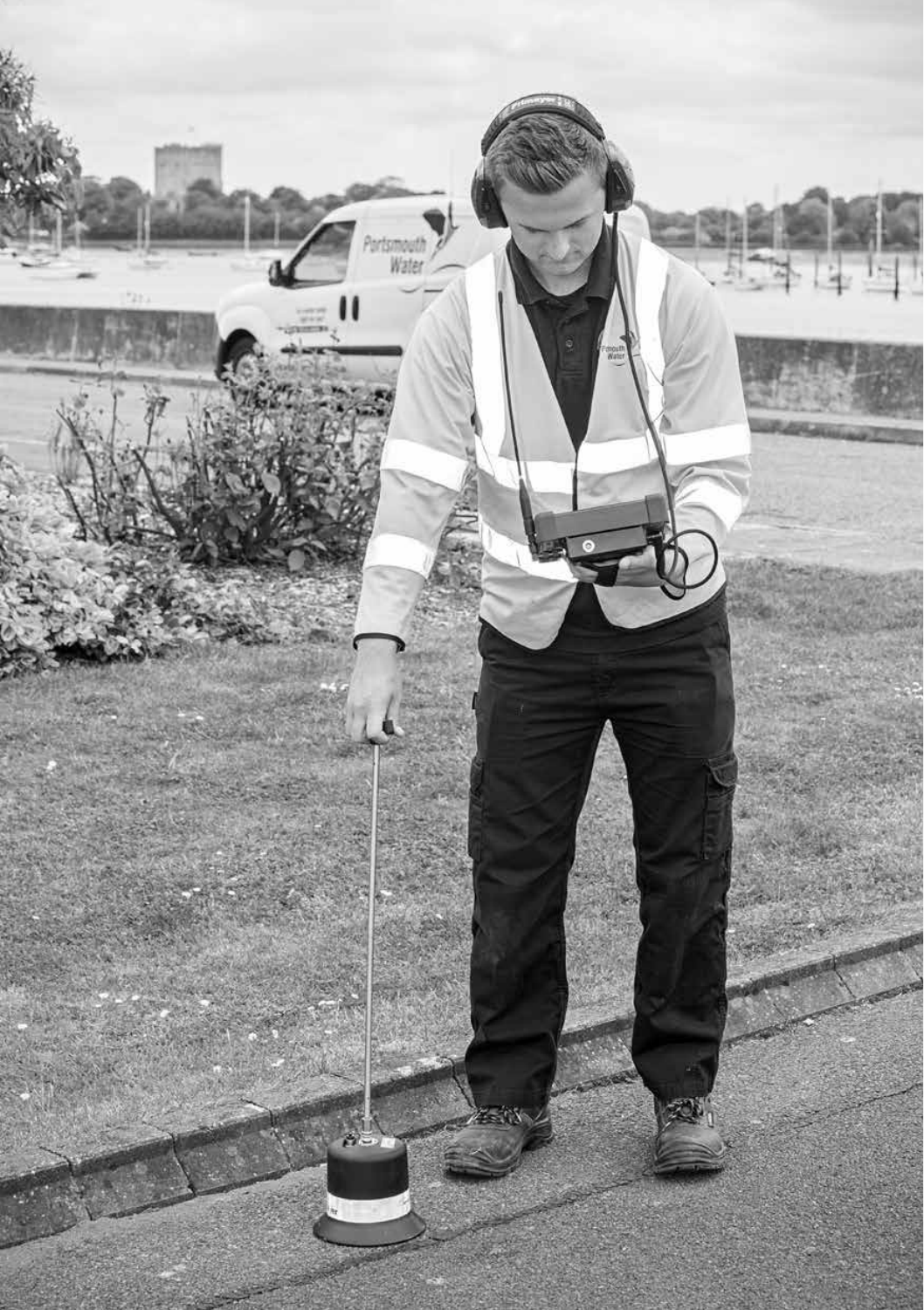## **Open Water activites**

### **Introduction**

As part of the Open Water requirements the following activities have been identified as the activities which wholesalers may charge for.

### **Meter installation – process B1**

A standard meter installation is offered if, following a survey, it is confirmed that available meter housing exists and the supply is a single supply. This is shown in our Non-primary Charges.

If a non-standard installation is required a quote will be provided.

## **Meter Accuracy – process B3**

Charges for testing meter accuracy in situ, up to 50mm, are shown in our Non-primary Charges.

All other sizes or where external verification is required will require a quote.

## **Repair or replacement of faulty meter – process B5**

There will be no charge.

## **Retailer request to change size, model or location of meter – process B7**

A quote will be provided for this service depending on the situation.

**Retailer request for Wholesaler to carry out Meter Read for a Non-Market Meter pending Transfer or allocation of a Supply Point - Process B11** There will be no charge.

### **Verification of meter details or meter supply arrangements – process C1**

An hourly rate will be charged if it is confirmed that the meter details are correct. If inaccurate, there will be no charge.

#### **Disconnection requested by the Retailer and performed by the Wholesaler in relation to Non-Household Customer nonpayment - Process I1**

A temporary disconnection will be charged at an hourly rate.

## **Disconnection performed by the Wholesaler for illegal use - Process I3**

There will be no charge.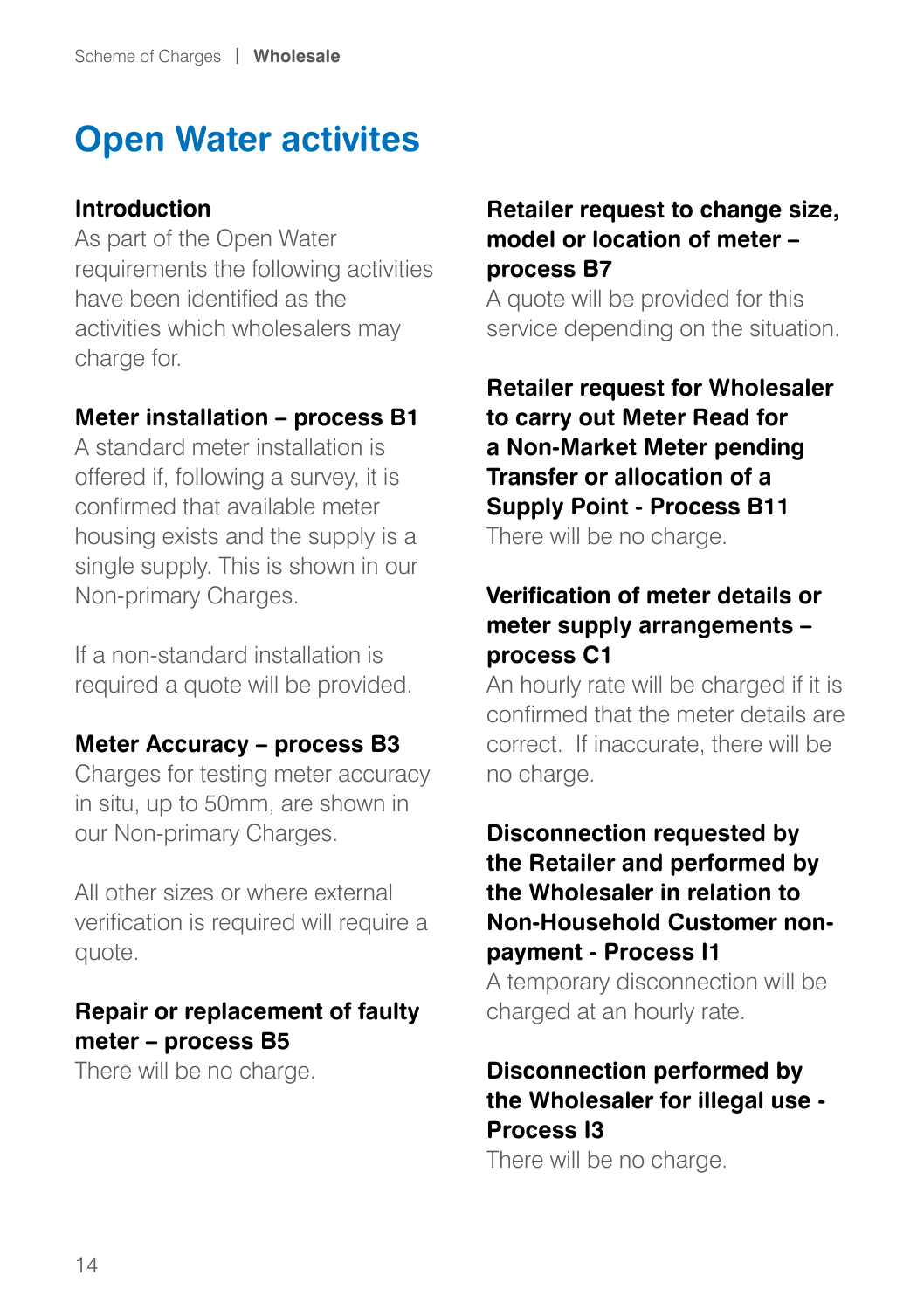### **Disconnection performed by the Wholesaler for breach of Water Fittings Regulations – Process I4**

There will be no charge.

### **Disconnection requested by the Non-Household Customer and performed by the Wholesaler – Process I5**

A temporary disconnection will be charged at an hourly rate. A quote will be provided for a permanent disconnection given the situation.

## **Gaining entry to an Eligible Premises for the purposes of Disconnection using the Wholesaler's powers of entry at Retailer request – Process I7**

A quote will be provided for a permanent disconnection given the situation.

#### **Reconnection requested by the Retailer and performed by the Wholesaler – Process I8**

A reconnection will be charged at an hourly rate.

**Reconnection performed by the Wholesaler following rectification of a breach of Water Fittings Regulations – Process I10** There will be no charge

#### **Reconnection performed by the Wholesaler following a Disconnection requested by the Non-Household Customer – Process I11**

A reconnection will be charged at an hourly rate.

Charges will be based on the actual time spent doing the requested work.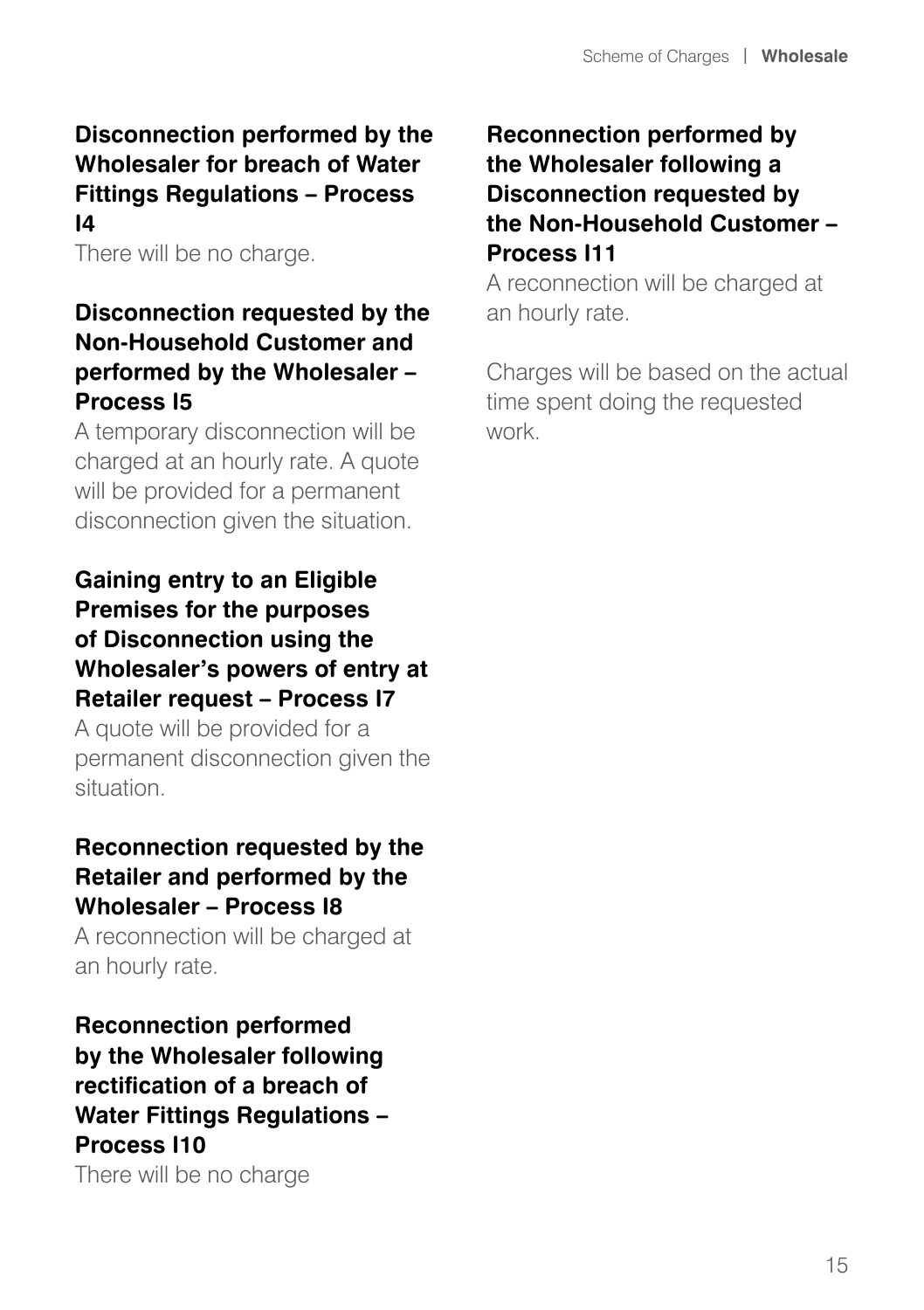## **Schedule of wholesale tariffs & general charges**

#### **Primary non-household tariffs**

| <b>Unmetered water supplies</b>   | 1 July 2016 to<br>30 June 2017 | 1 July 2017 to<br>30 June 2018 |
|-----------------------------------|--------------------------------|--------------------------------|
| Standing charge                   | £7.62                          | £7.68                          |
| Rateable value charge (pence/£rv) | 378                            | 38.5                           |
| Licence charge                    | £87.38                         | £89.57                         |
| Minimum charge                    | £54.47                         | £59.66                         |

| <b>Metered water supplies</b>      |                                    | 1 July 2016 to<br>30 June 2017 | 1 July 2017 to<br>30 June 2018 |
|------------------------------------|------------------------------------|--------------------------------|--------------------------------|
| Less than                          | Volume charge £ per m <sup>3</sup> | 0.692                          | 0.707                          |
| 10,000 $m3$ per year               | Site Fee $(E)$                     | n/a                            | n/a                            |
| 10,000 - 50,000 m <sup>3</sup> per | Volume charge £ per m <sup>3</sup> | 0.669                          | 0.684                          |
| year                               | Site Fee $(E)$                     | £200                           | £200                           |
| More than 50,000 $\mathrm{m}^{3}$  | Volume charge £ per m <sup>3</sup> | 0.566                          | 0.578                          |
| per year                           | Site Fee $(E)$                     | £5,400                         | £5.550                         |

| <b>Metered water supplies</b> | 1 July 2016 to<br>30 June 2017 | 1 July 2017 to<br>30 June 2018 |
|-------------------------------|--------------------------------|--------------------------------|
| Size of meter                 |                                |                                |
| 15mm (0.5 inches)             | £6.42                          | £7.11                          |
| 20mm (0.75 inches)            | £10.46                         | £11.23                         |
| 25mm (1.00 inches)            | £65.57                         | £66.89                         |
| 40mm (1.50 inches)            | £143.49                        | £146.52                        |
| 50mm (2.00 inches)            | £182.74                        | £186.57                        |
| 80mm (3.00 inches)            | £270.38                        | £276.11                        |
| 100mm (4.00 inches)           | £687.69                        | £702.34                        |
| 150mm (6.00 inches)           | £1,532.85                      | £1,565.41                      |
| 200mm (8.00 inches)           | £2,659.26                      | £2,659.26                      |
| 300mm (12.00 inches)          | £6.379.26                      | £6.379.26                      |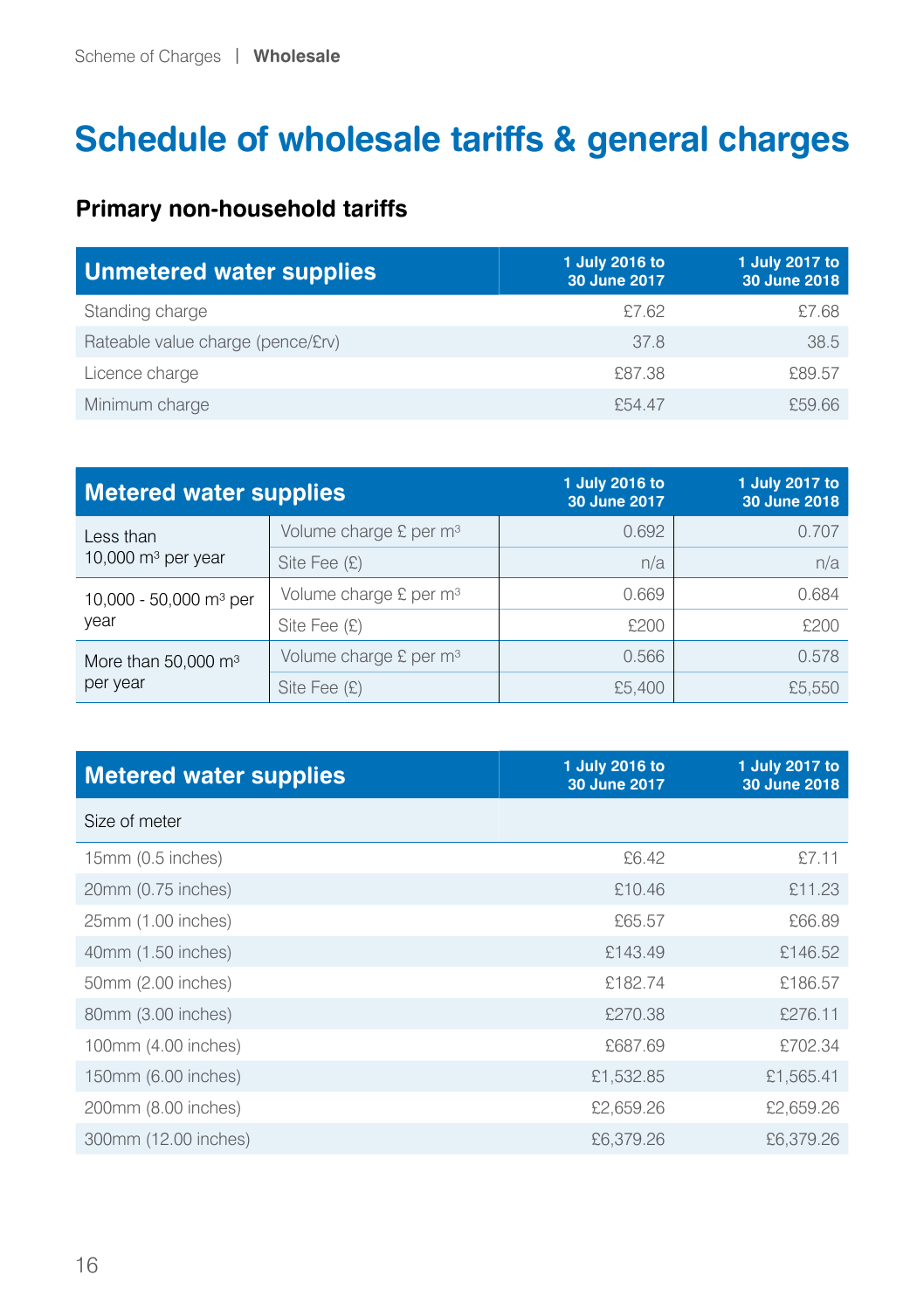## **Non-primary charges**

| <b>Standposts</b> |          |         |              |                                         |
|-------------------|----------|---------|--------------|-----------------------------------------|
| Size              | Month(s) | Deposit | Hire charge* | Consumption charge                      |
| 25mm (1.00 inch)  |          | £200    | £45          |                                         |
| 25mm (1.00 inch)  | 6        | £200    | £100         | based upon the<br>usage of water at the |
| 50mm (2.00 inch)  |          | £600    | £45          | standard volumetric                     |
| 50mm (2.00 inch)  | 6        | £600    | £160         | rate                                    |

\*VAT applicable to hire charge and consumption which is an industrial supply.

| <b>Fire hydrants</b>           |                                 |                   |                   |                      |  |
|--------------------------------|---------------------------------|-------------------|-------------------|----------------------|--|
| New mains                      | up to and<br>including<br>100mm | 150 <sub>mm</sub> | 200 <sub>mm</sub> | larger than<br>200mm |  |
| Hydrant with post and plate    | £559                            | £622              | £790              | charged at cost      |  |
| Hydrant without post and plate | £545                            | £609              | £777              | charged at cost      |  |
| Existing mains                 | charged at cost                 | charged at cost   | charged at cost   | charged at cost      |  |
| <b>VAT</b>                     | standard rated                  | standard rated    | standard rated    | standard rated       |  |

| Meter installation on an existing service - B1 |                    |
|------------------------------------------------|--------------------|
| External installation survey                   | £60 per hour       |
| Standard meter installation 25mm               | $£89 + VAT$        |
| Standard meter installation 32mm               | $£138 + VAT$       |
| Cost of all other installations                | based on quotation |
| Internal installation survey                   | £60 per hour       |
| Cost of internal installation                  | based on quotation |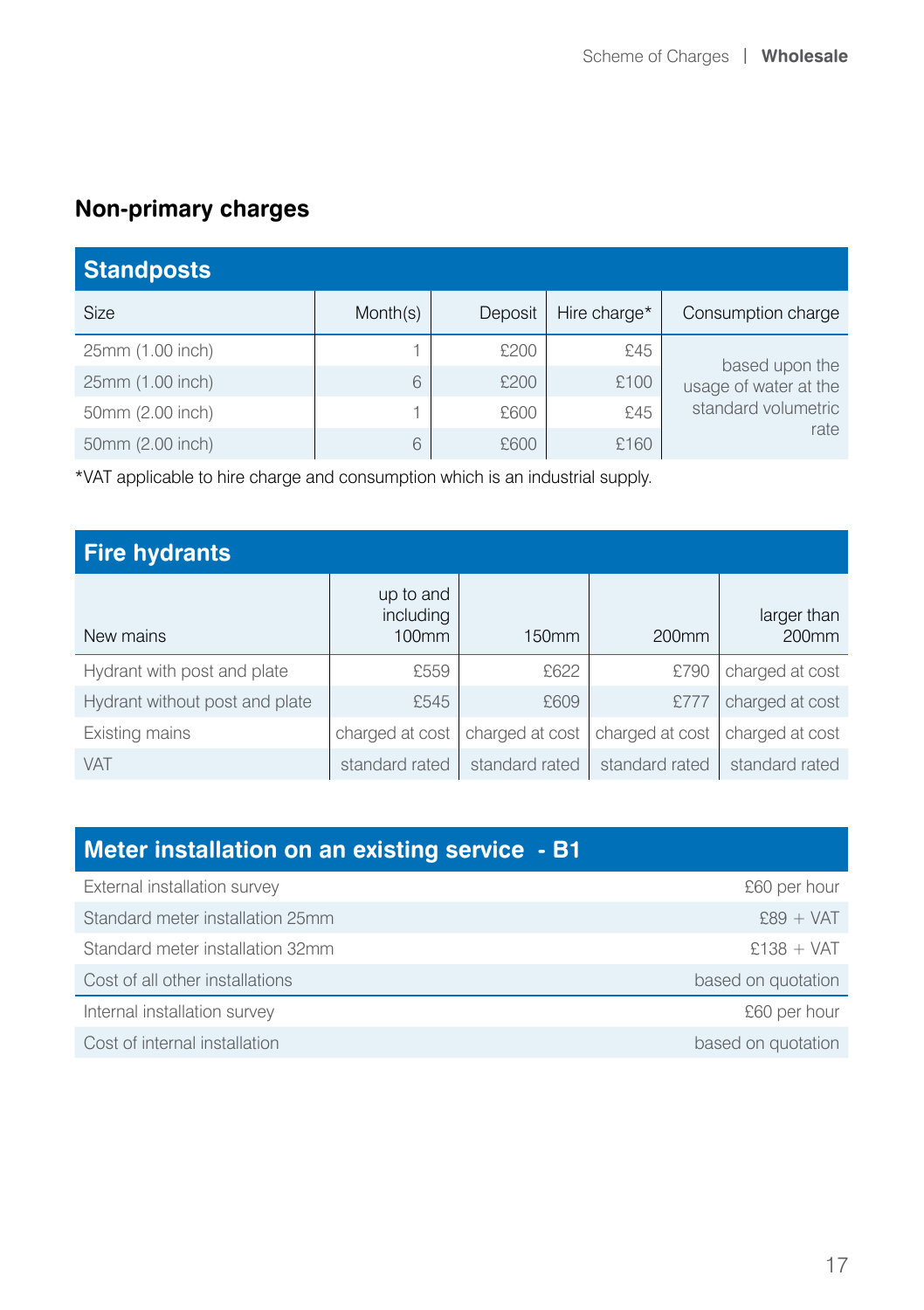#### **Non-primary charges (continued)**

| Meter accuracy - B3                                                           |                    |
|-------------------------------------------------------------------------------|--------------------|
| Non-household meters up to 50mm (2.00 inches)                                 | £70.               |
| Non-household meters greater than 50mm (2.00 inches) or external verification | based on quotation |

| Changing meters at licenced retailer request - B7* |                    |  |
|----------------------------------------------------|--------------------|--|
| Survev                                             | £60 per hour       |  |
| All other actions, upsizing or downsizing          | based on quotation |  |

|  | Meter reading for a non-market meter - B11 |
|--|--------------------------------------------|
|  |                                            |

Site visit, read meter and verify details **EXALCO PER 1999** Per hour control of the state of the state of the state of the state of the state of the state of the state of the state of the state of the state of the state of

#### **Verification of meters\***

Verification of meter details - C1 **E60 per hour** E60 per hour

#### **Disconnections\***

Disconnection requested by customer - I5  $E60$  per hour

Gaining entry to eligible premise - I7 based on quotation

#### **Reconnections\***

| Reconnection requested by retailer - 18    | £60 per hour |
|--------------------------------------------|--------------|
| Reconnection performed by wholesaler - 111 | £60 per hour |

\*charges will be based on the actual time spent doing the requested work.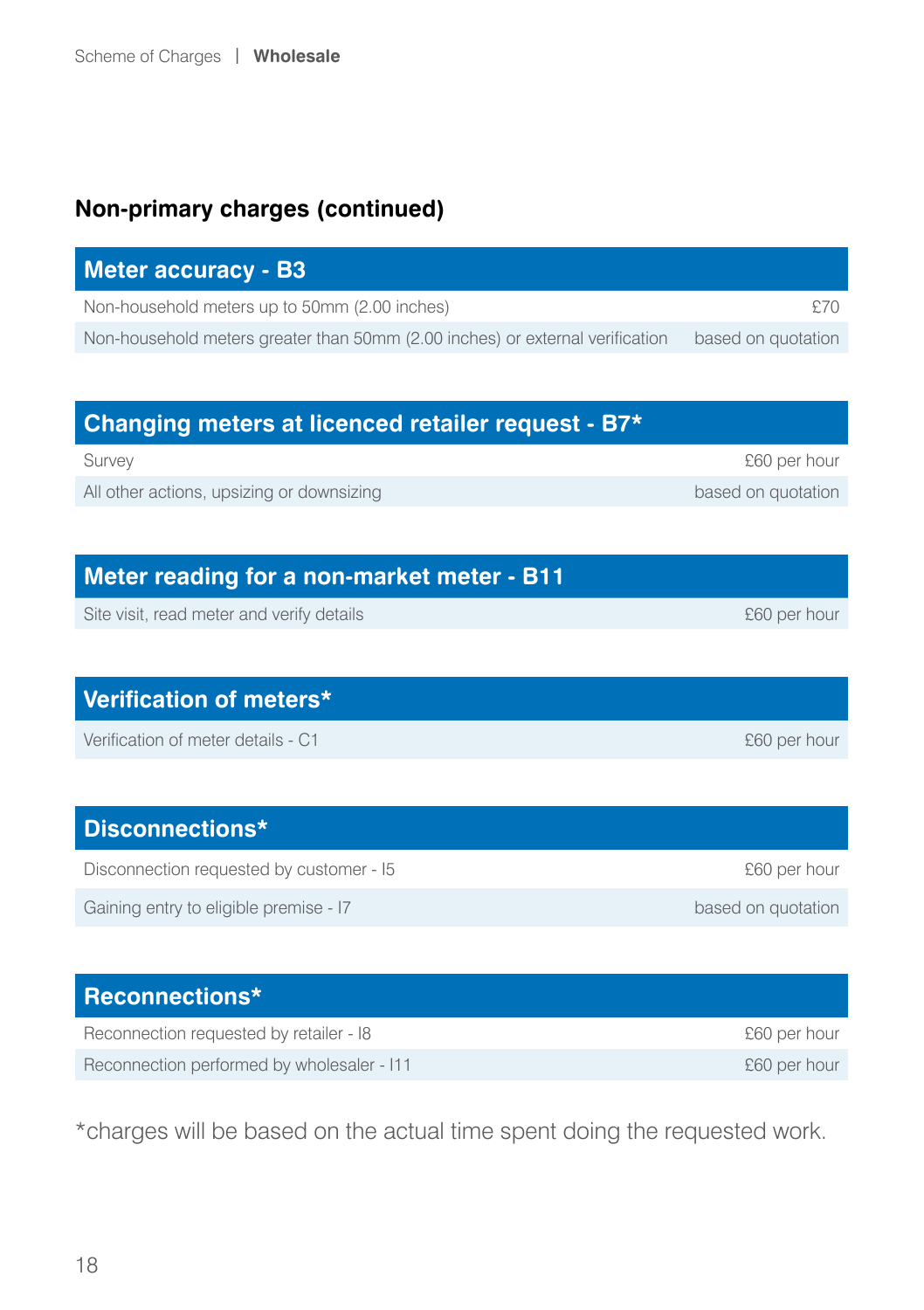## **Primary household tariffs**

| <b>Unmetered water supplies</b>   | 1 July 2016 to<br>30 June 2017 | 1 July 2017 to<br>30 June 2018 |
|-----------------------------------|--------------------------------|--------------------------------|
| Standing charge                   | £10.67                         | £10.77                         |
| Rateable value charge (pence/£rv) | 374                            | 38.2                           |
| Licence charge                    | £92.86                         | £95.08                         |
| Minimum charge                    | £60.79                         | £62 44                         |

| <b>Metered water supplies</b>     | 1 July 2016 to<br>30 June 2017 | 1 July 2017 to<br>30 June 2018 |
|-----------------------------------|--------------------------------|--------------------------------|
| Size of meter                     |                                |                                |
| 15mm (0.5 inches)                 | £10.15                         | £10.50                         |
| 20mm (0.75 inches)                | £14.18                         | £14.60                         |
| 25mm (1.00 inches)                | £65.83                         | £66.78                         |
| 40mm (1.50 inches)                | £143.82                        | £146.41                        |
| 50mm (2.00 inches)                | £183.05                        | £186.47                        |
| 80mm (3.00 inches)                | £270.71                        | £276.00                        |
| 100mm (4.00 inches)               | £687.69                        | £702.34                        |
| 150mm (6.00 inches)               | £1,532.85                      | £1,565.41                      |
| Consumption charge (£ per $m^3$ ) | 0.686                          | 0.703                          |

| <b>Assessed meter charges</b>    | 1 July 2016 to<br>30 June 2017 | 1 July 2017 to<br>30 June 2018 |
|----------------------------------|--------------------------------|--------------------------------|
| Single occupier with one bedroom | £50.60                         | £52.97                         |
| Other                            | £76.69                         | £78.68                         |
| WaterSure                        | £7943                          | £81 48                         |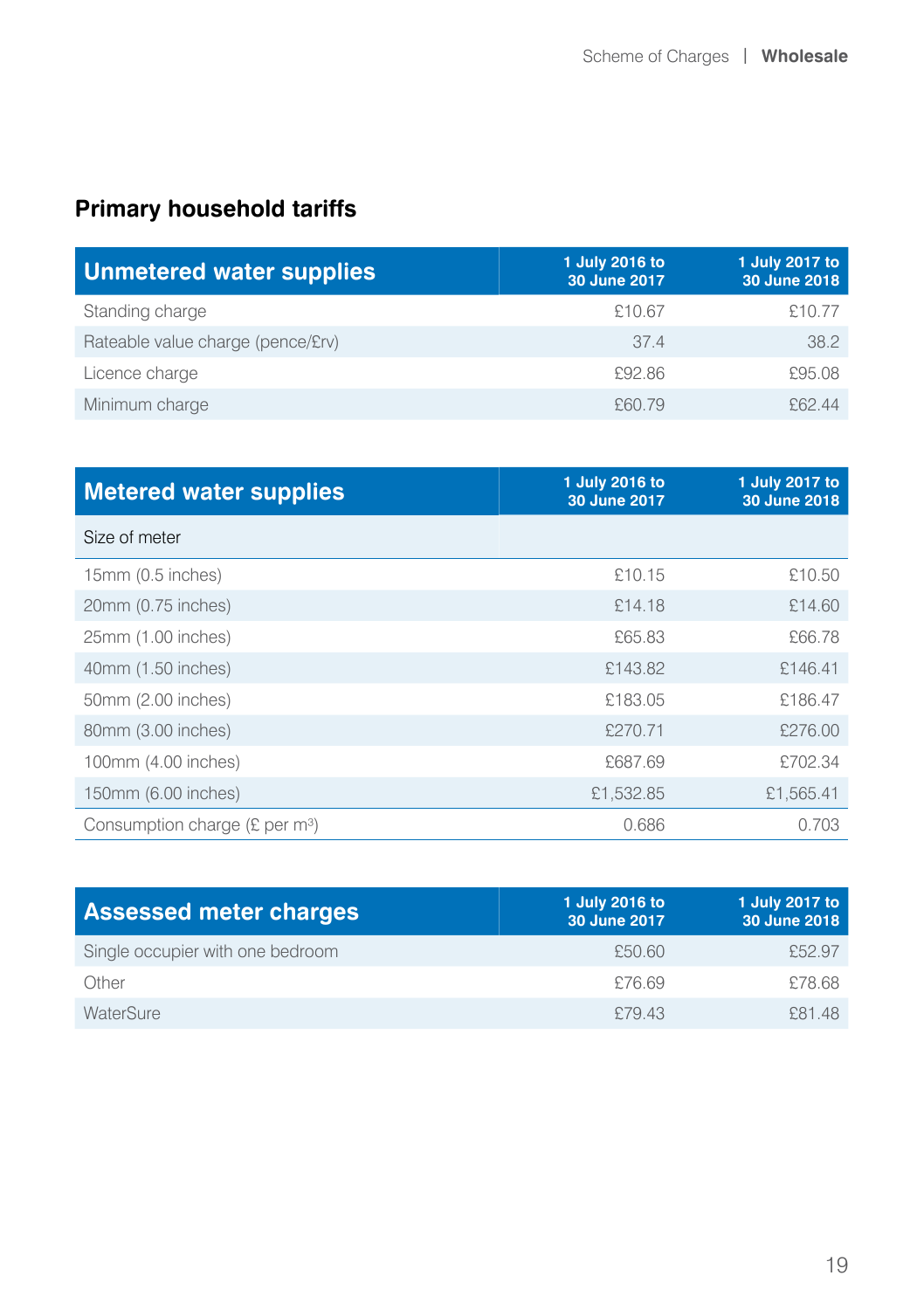## **Customer information**

## **Map of Company area**